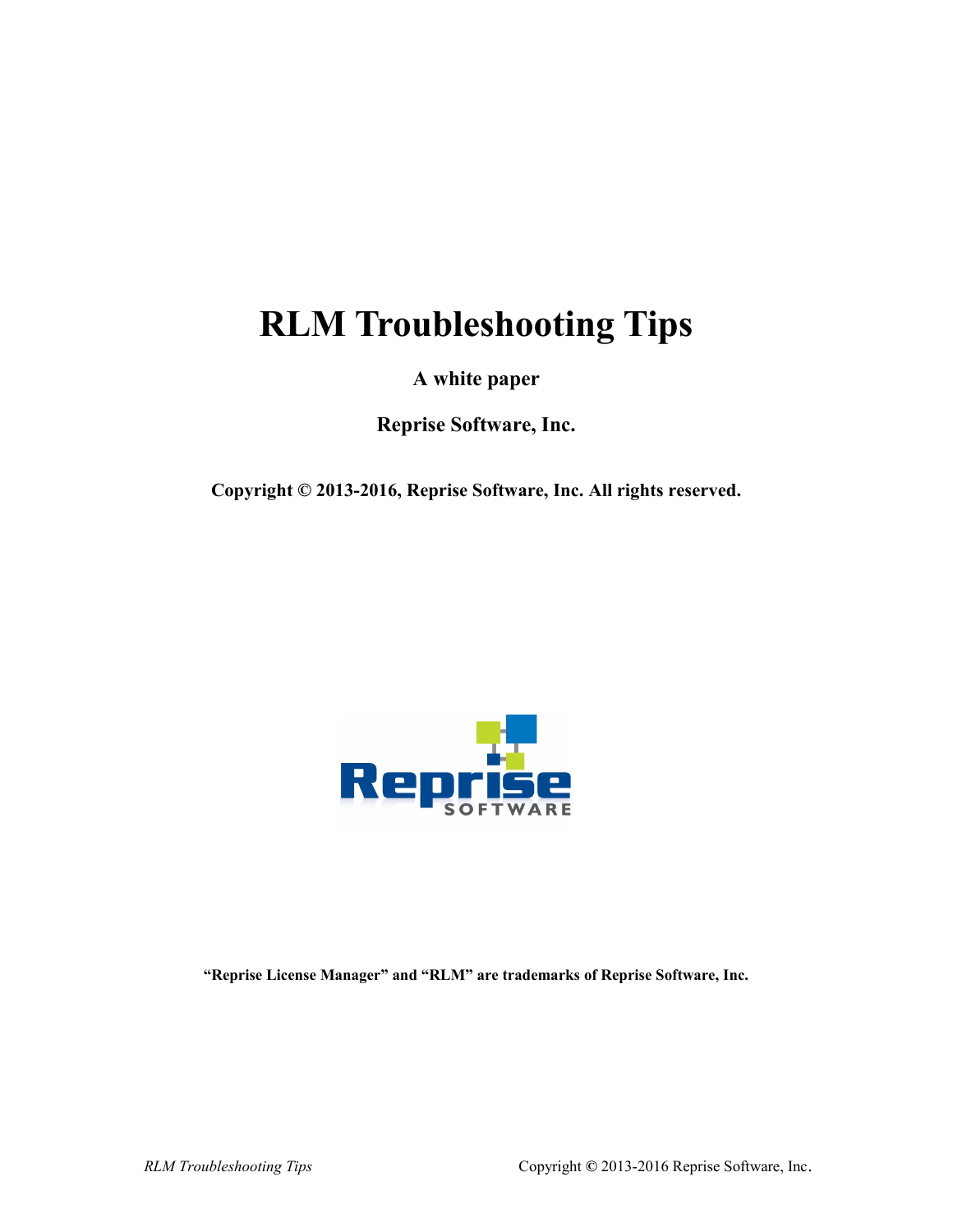## **RLM Troubleshooting Tips**

#### **RLM Version Hints**

The rlm license server (rlm.exe on Windows, and the rlm binary on Unix) is compatible with older versions of the ISV server and licensed applications. This means that if there is a new feature or bug fix in a later version of rlm that you're running, you can download the latest version and run it, and it will be compatible with the other components. See the "For License Administrators and Users" page at [www.reprisesoftware.com/admin/software-licensing.php](http://www.reprisesoftware.com/admin/software-licensing.php) – look for the *Downloads* link. Also included in the License Administration Bundle are the latest versions of the command line utilities (like rlmstat), the License Admnistration manual and a performance evaluation tool.

#### **RLM Troubleshooting Tools**

These are some tools which are useful when diagnosing RLM problems.

#### ◦ **RLM and ISV debug logs**

The debug logs are written by rlm and the ISV server. By default, the logs are written to standard out, so when you run rlm in a window on your desktop, the log information goes to that window. In production, rlm typically runs as a Windows service or a daemon. In that case, the debug information is written to files.

On Unix systems when rlm is run as a daemon, the rlm and ISV debug logs are unified in one file, written to the file specified on the command line via shell output redirection, eg, "rlm > debuglog".

On Windows, when rlm is run as a service, you must supply the "-dlog <logfilepath>" argument when installing the service. This specifies the path to the rlm debug log. The path to the ISV debug log may be specified explicitly or may be defaulted. To specify the path explicitly, use the DEBUGLOG option in the ISV options file. If defaulted, the name will be  $\leq$  isvname  $\geq$  dlog. Prior to RLM v8, if a relative path is specified for either the rlm or ISV debug logs, the path will be relative to \WINDOWS\system2. In RLM v8 and later the path will be relative to the folder where rlm.exe resides.

#### ◦ **RLM Web Interface**

You can connect a browser to a running rlm server and get status and license usage information, among other things. By default, the rlm web server listens for connections on port 5054 (was port 9000 prior to RLM v6).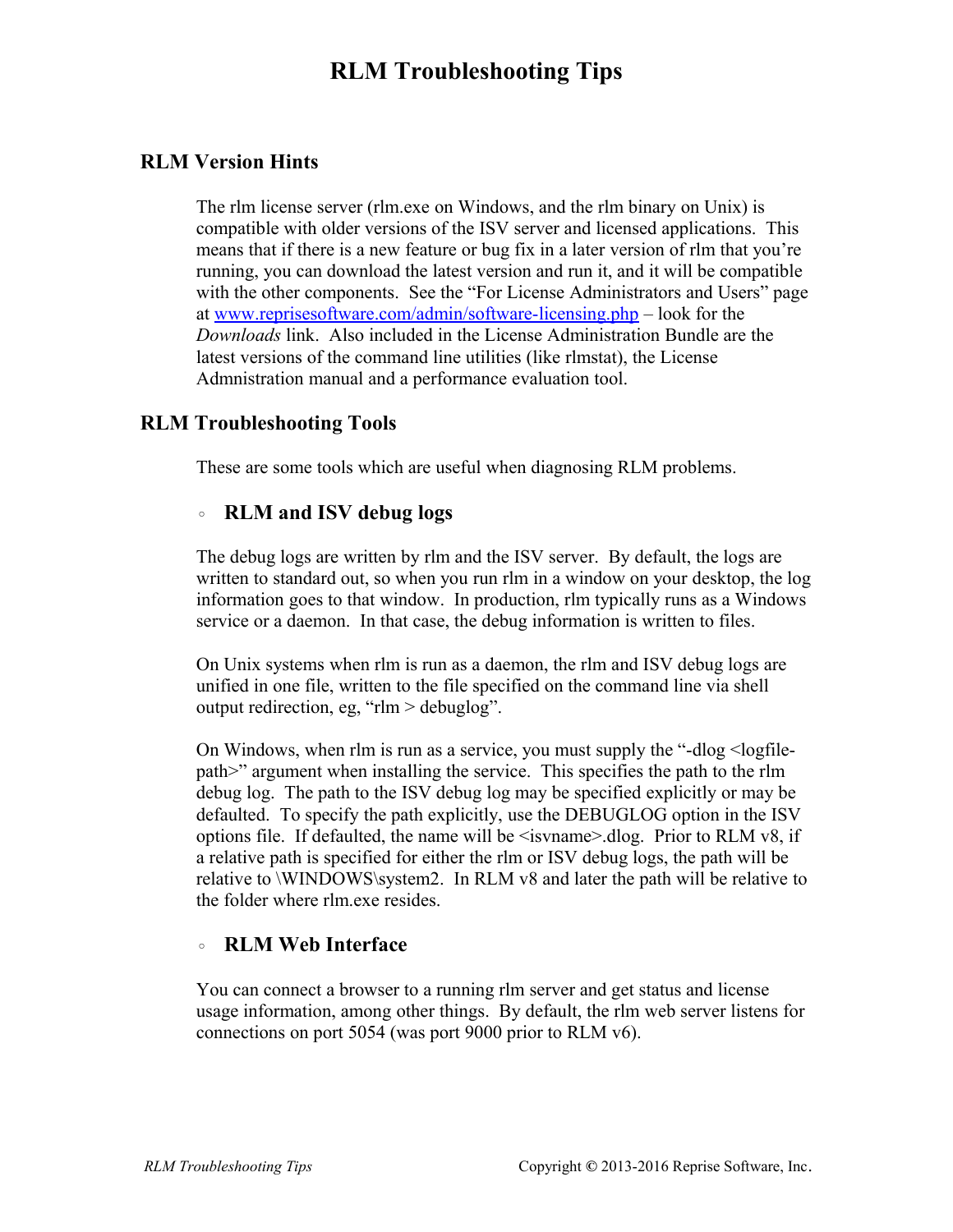Information that can be gathered from the Web interface includes:

- Version numbers of rlm and ISV servers
- Hostids of the server system
- Which ISV servers are running
- Which licenses are being served
- Which users are using licenses
- Recent debug log activity for both rlm and ISV servers

The web interface is good for gathering information about the current state of the license server, whereas the debug logs are good for gathering historical information.

### ◦ **RLM Diagnostics (first in RLM v8)**

In RLM v8 and later, a new facility exists for diagnosing problems both on the client and server sides of RLM.

On the client side, setting the environment variable RLM\_DIAGNOSTICS=*diagfile* causes the RLM client library to log diagnostic information to *diag-file* the next time the client is run. This information includes (but is not limited to) the RLM environment variable settings in the client, the hostids of the client machine, the license files the client has read, the licenses in those license files, and the license servers the client is aware of.

On the server side, the diagnostics file is created via the Diagnostics button in the RLM web interface. The user specifies a file to receive the diagnostic output. Information logged includes (but is not limited to) the RLM environment variable settings in the server, the hostids of the server machine, the license files the server has read, the licenses in those license files, and usage information for each license, as well as recent debug log information.

Note that on both the client and server, the diagnostics file is overwritten each time diagnostics are run.

### **Troubleshooting Checklist**

• **Can the client find the license file?** With RLM v8, RLM\_DIAGNOSTICS is a good way to find out, because it will display the names of the license files the client is aware of. Check the application's license directory if it has one, and check the settings of RLM\_LICENSE and <isv> LICENSE environment variables. Note that your Software Publisher can establish a license directory pretty much anywhere, and there's no way to know where it is short of asking the individual Publisher.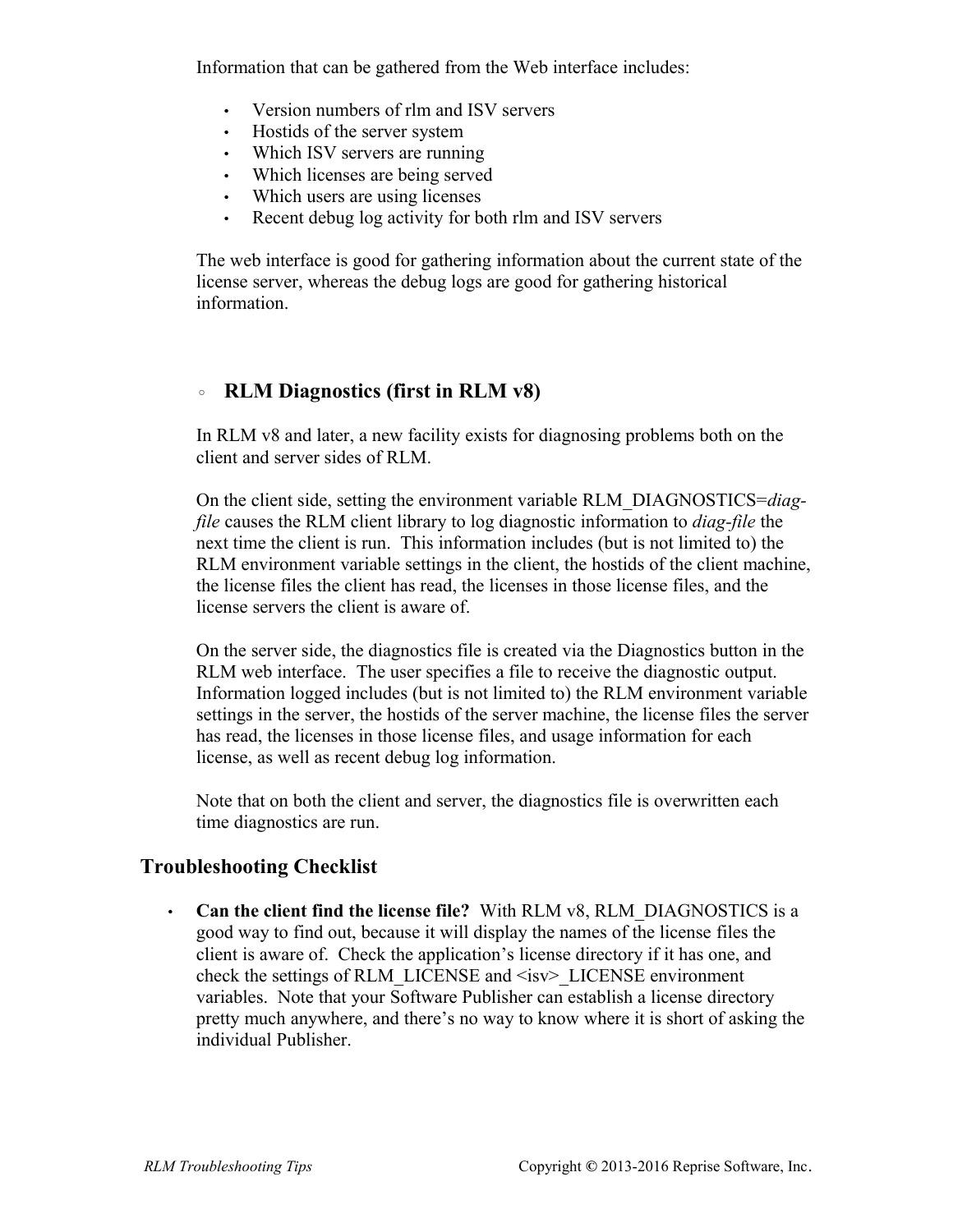- **Is the desired license in the license file?** Check things like start date, expiration date, hostid, and platform= $\leq$ platform list $\geq$  on the license, to make sure the license is valid on this machine at this time.
- **If the license is being served by a license server:**
	- **Is the server system up and running?**
	- **Is the client aware of the server?** Check that the HOST line in the license file has the correct server hostname and port number. Also check RLM\_LICENSE and <isv> LICENSE for the correct [port@host.](mailto:port@host)
	- **Can the client system ping the server system by the name on the HOST line and/or [port@host?](mailto:port@host)**
	- **Do the port numbers agree across client and server?** Check the port number the server is listening on (in the rlm debug log or the web interface) against the port the client side is using (from the HOST line of the license and/or port $(a)$  host from the environment variables). Note that the rlm server listens on 2 ports – one port for client connections (by default 5053), and a second port used for connecting to the web server (by default 5054). It is the first port that needs to agree with the port the client is using.
	- **On the license server system:**
		- **Is rlm up and running?** Check the task manager / ps.
		- **Example 15 Is the ISV server up and running?** Check the rlm debug log to see if it was started successfully, and if not, the reason why not (may have to look at the ISV debug log to see the text explanation of why not). Check the task manager / ps for the process. If the ISV has shipped a settings file instead of an executable ISV server, its process name will also be "rlm" – i.e., you'll see 2 rlms running.
		- **Is it serving the desired license?** Check the ISV debug log. The list of license served is logged at startup, along with any licenses not served because of problems. The list of licenses being served is also available in the RLM Web interface and the RLM\_DIAGNOSTICS log.
		- **Are any of the desired licenses available?** Check the license's usage in the web interface.

#### **Typical Problems and Solutions**

• The rlm license server will not start up because of a port already in use, for example:

```
$ rlm
02/09 16:17 (rlm) RLM License Server Version 8.0BL3
        Copyright (C) 2006-2010, Reprise Software, Inc. All 
rights reserved
02/09 16:17 (rlm) License server started on vmxp32
02/09 16:17 (rlm) Server architecture: x86_w2
02/09 16:17 (rlm) License files:
```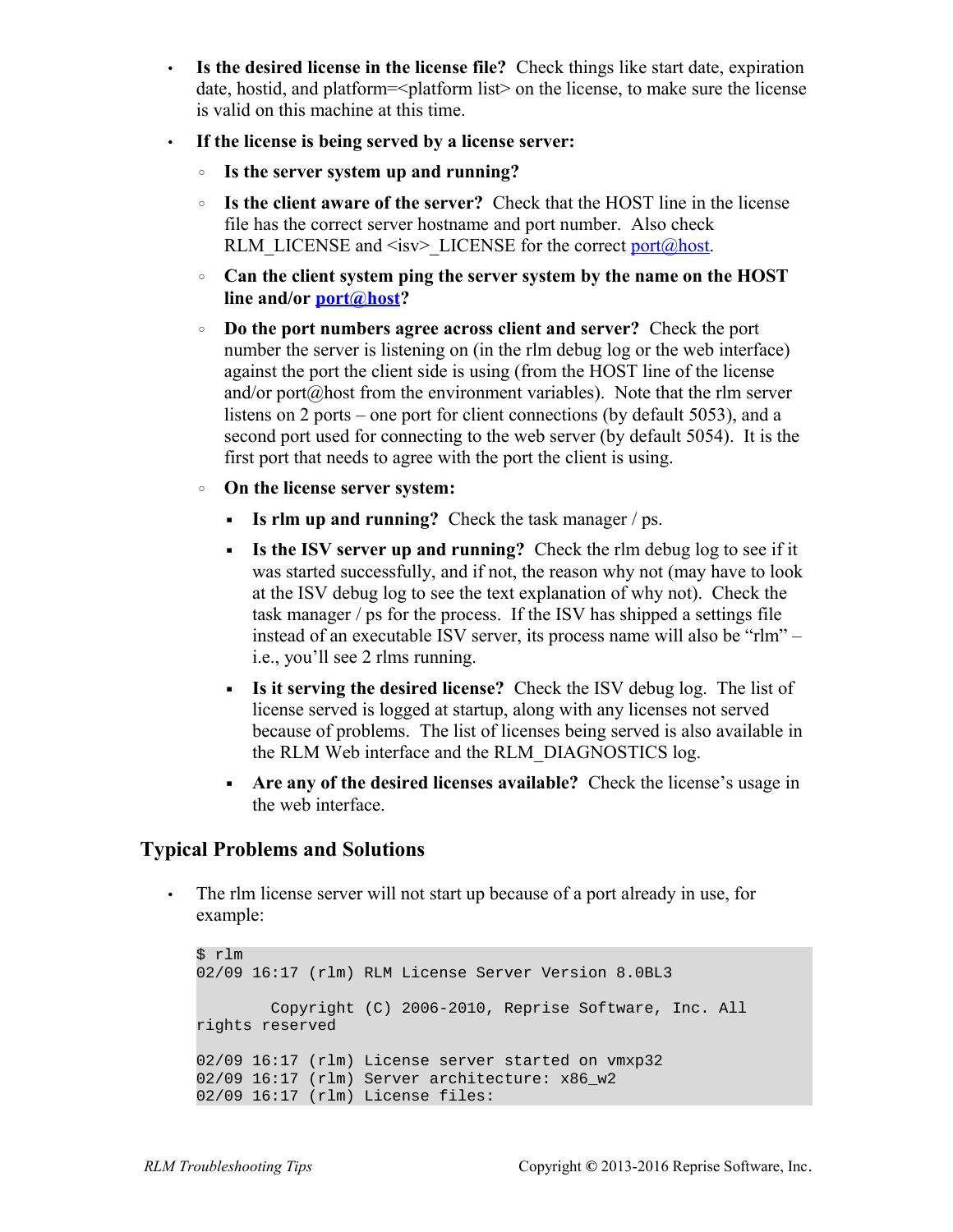02/09 16:17 (rlm) example.lic 02/09 16:17 (rlm) 02/09 16:17 (rlm) Web server starting on port 5054 02/09 16:17 (rlm) Port 5053 in use, waiting... 02/09 16:17 (rlm) Port 5053 in use, waiting... 02/09 16:18 (rlm) Port 5053 in use, waiting...

Some other program, very likely another copy of rlm, is already using this port (5053 in this example).

- If there is another instance of rlm running, determine if it is intentional or not. For example, you might have 2 software products licensed with RLM and with license servers hosted on this machine, and the license files sent from the two Software Publishers specify the same port on the HOST line in the license file. In this case, you're running 2 instances of rlm intentionally.
- If the other instance is not intentional, shut it down.
- If the other instance is intentional, then the 2 instance will need to use separate ports. This is easily accomplished by editing the license file of one of the instances, and changing the port number on the HOST line. Note that the web interface ports will also conflict if allowed to default, so one of the instances can be started with the "-ws <port>" argument on the rlm command line. If you change the server's port, you will have to make sure that all applications which use that server now use the new port # as well.
- If the existing user of the port is not another RLM instance, then either the other port user or rlm will need to be configured to use a different port. To configure rlm to use a different port, edit the license file and change the port number on the HOST line (don't forget to update all the client license files or environment variables as well). It is likely that if the port conflict is not with another RLM, the web server port will not have a conflict.
- You get a warning in the debug log saying that there are no license files for this host, for example:

02/09 16:38 (demo) WARNING: No license file for this host (vmxp32)  $02/09$  16:38 (demo) The hostname in the license file(s)<br> $02/09$  16:38 (demo) may be incorrect may be incorrect

This simply means that the hostname in the license file doesn't match the hostname of the machine. It is not a fatal error – the license server keeps running – rather it is informing you that there's an inconsistency you may want to fix. You can do so by editing the license file and changing the hostname on the HOST line to match the name of the machine running the license server.

• On Windows, you get repeated errors in the ISV server debug log about select(), getsockname() or "communications (socket) problems", and the ISV server fails to start. This is a condition caused by a registry corruption (not caused by RLM) and is fixed with the command "netsh winsock reset". There is a FAQ about this